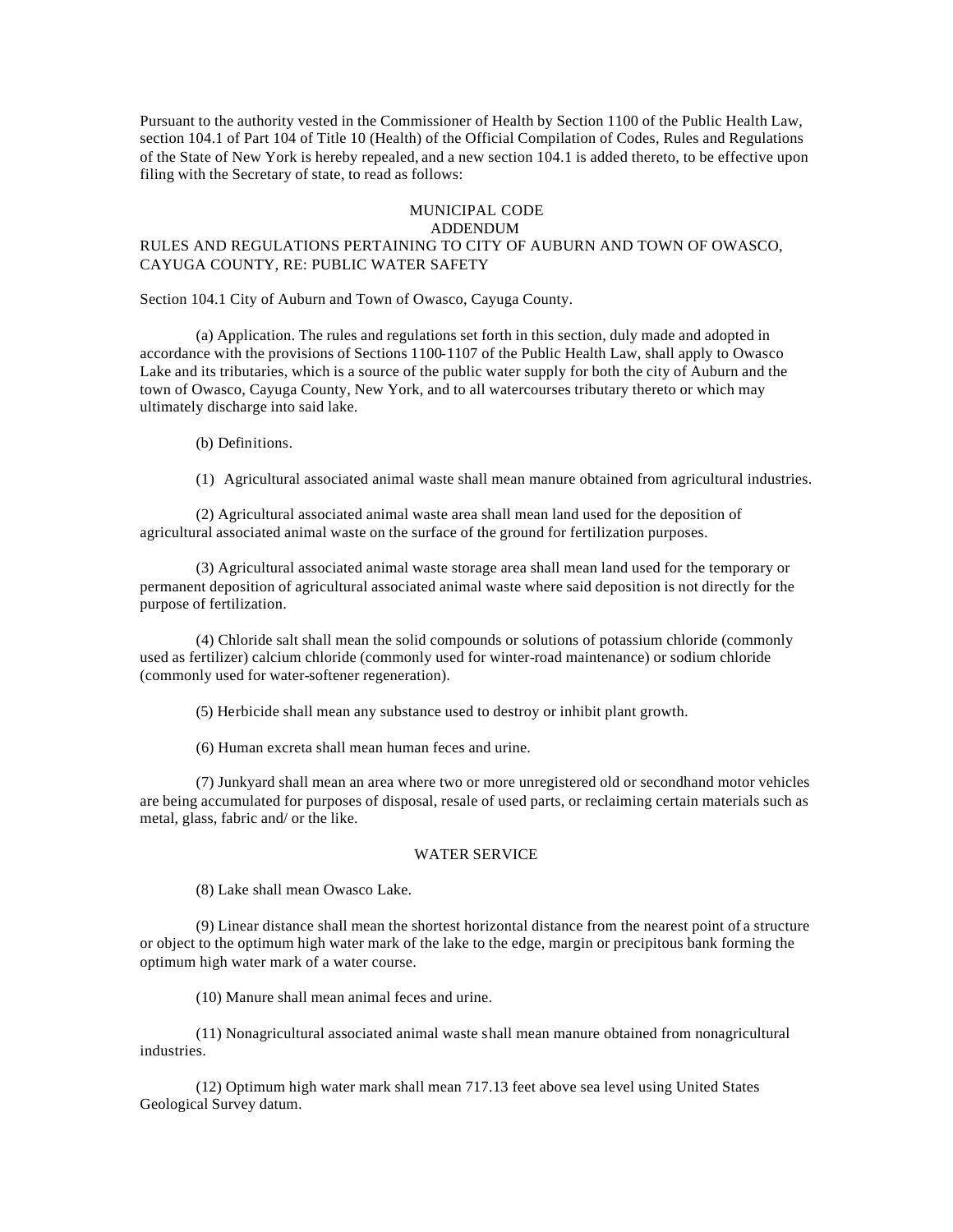(13) Pesticide shall mean any substance used to destroy or inhibit pests such as rodents and insects.

(14) Pollutant shall mean dredge, spoil, solid waste, incinerator residue, sewage, garbage, sewage sludge, chemical waste, biological materials, radioactive materials, heat, wrecked or discarded equipment, rock, sand, cellar dirt, industrial and municipal waste and agricultural and nonagricultural associated animal waste.

(15) Radiation shall mean ionizing radiation, that is any alpha particle, beta particle, gamma ray, x-ray, neutron, high-speed proton and any other atomic particle producing ionization, but shall not mean any sound or radio wave or visible, infrared or ultraviolet light.

(16) Radioactive material shall mean any material in any form that emits radiation spontaneously.

(17) Refuse shall mean all putrescible and nonputrescible wastes including garbage, manure, rubbish, ashes, incinerator residue, street cleanings, dead animals, offal and solid commercial and industrial wastes.

(18) Refuse disposal area shall mean land used for the depositing of refuse except that it shall not include the land used for the depositing of refuse from a single family, a number of which is the owner, occupant or lessee or said land, or any part of a farm on which only agricultural associated animal wastes resulting from the operation of such farm are deposited.

(19) Sewage shall mean any liquid or solid waste matter from a domestic, commercial, private or industrial establishment which is normally carried off in sewers or waste pipes.

(20) Sewage disposal system shall mean any system used for disposing of sewage, and includes treatment works.

(21) Toxic substance shall mean any toxic substance as so defined by subdivision two of section 4801 of the Public Health Law.

(22) Treatment works shall mean any treatment plant, sewer, disposal field, lagoon, pumping station, septic system, constructed drainage ditch or surface water intercepting ditch, incinerator, or area devoted to sanitary landfills or other works not specifically mentioned in this paragraph, installed for the purpose of treating, neutralizing, stabilizing or disposing of sewage.

(23) Watercourse shall mean every spring, stream, marsh or channel of water of any kind numbered on the latest Owasco Lake Watershed Base Map of the Central New York Regional Planning and Development Board.

(24) Watershed shall mean the entire drainage area contributing water to Owasco Lake.

(25) Water supply shall mean the public water supply of both the city of Auburn and town of Owasco, New York, from Owasco Lake.

(c) General Prohibitions. No person, including State agencies or political subdivisions having jurisdiction, shall perform any act or grant any permit or approval which may result in the contravention of the standards for raw water quality as contained in part 170 of Title 10 (Health) of the Official Compilation of Codes, Rules and Regulations of the State of New York (10 NYCRR Part 170.)

(d) Specific prohibitions.

(1) Agricultural associated animal waste area. No agricultural associated animal waste area shall be located within a 250 foot linear distance of the lake or watercourse. Beyond that distance such area shall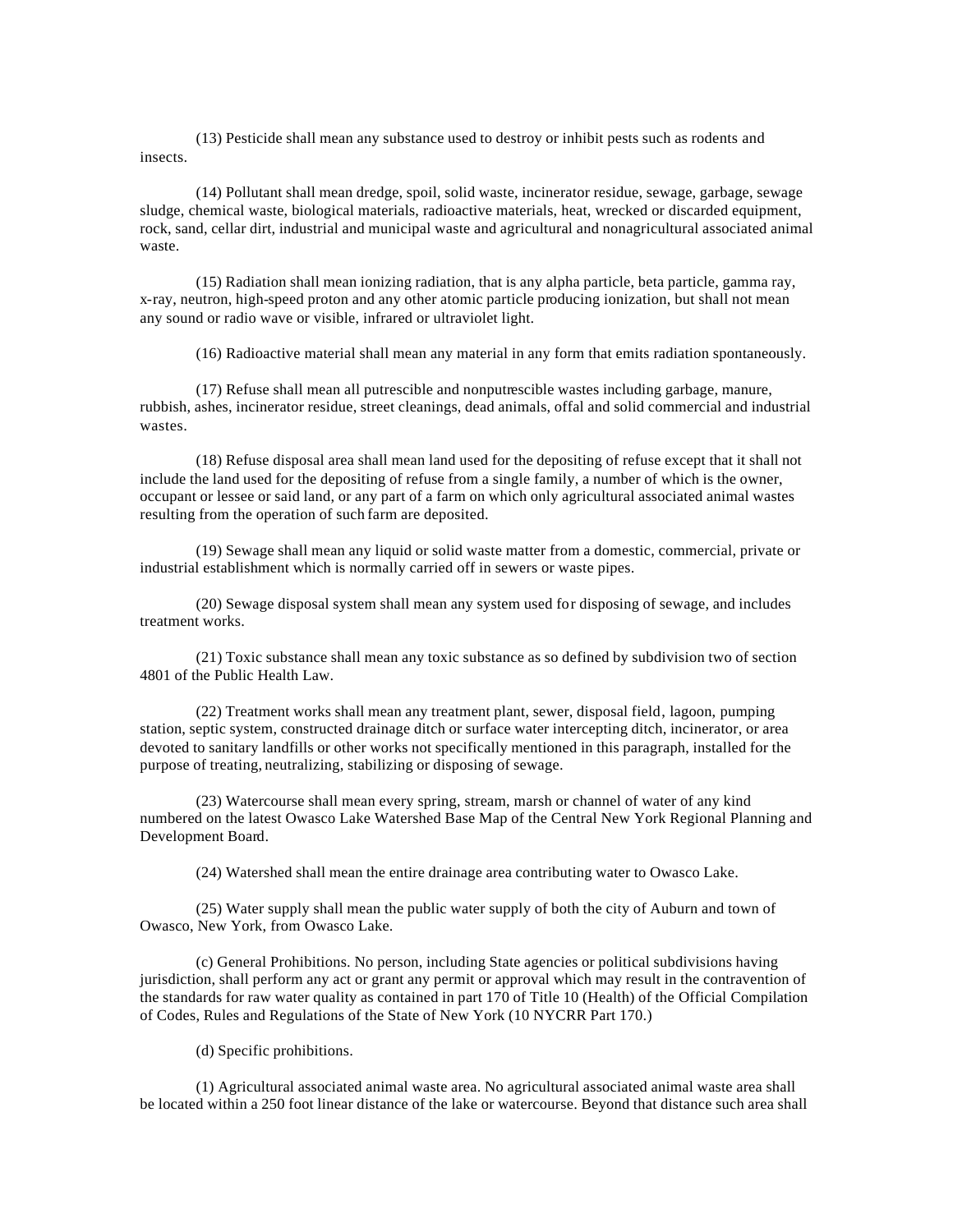be maintained in such manner that surface run-off will not carry agricultural associated animal waste directly into the lake or watercourse.

(2) Cemeteries. No interment of a human body shall be made within a 250 foot linear distance of the lake or watercourse.

(3) Chloride salt. No chloride salt shall be stored within a 500 foot linear distance of the lake or watercourse except in weatherproof buildings or watertight vessels.

(4) Herbicides and pesticides. No herbicides or pesticides shall be stored, discharged, applied or allowed to enter into the lake or watercourse unless a permit to do so has been obtained from the appropriate State agency having jurisdiction.

(5) Human excreta and sewage.

( i ) No human excreta or sewage shall be deposited or allowed to escape into Owasco Lake or any watercourse on the watershed.

( ii) No human excreta or sewage shall be deposited or spread upon the surface of the ground at any point on the watershed. Composted sludge, pursuant to a permit issued by an appropriate State or local agency having jurisdiction, if any, shall be allowed.

( iii ) No human excreta or sewage shall be buried in soil on the watershed unless deposited in trenches or pits at a linear distance of not less than 250 feet from the lake or watercourse with a minimum vertical distance of five feet from the bottom of any trench or pit to groundwater and covered with not less than one foot of soil in such a manner as to effectually prevent its being washed into the lake or watercourse by rain or melting snow.

( iv ) No privy receptacle or facilities of any kind for the deposit, movement, treatment or storage of human excreta or sewage shall be constructed, placed, maintained or allowed to remain a 100 foot linear distance of the lake or watercourse except (a) watertight receptacles; (b) water-flushed toilets connected by a watertight pipe to a sewage disposal system that has been approved by the appropriate State Agency having jurisdiction over such facilities; and (c) a properly designed, constructed and operated treatment works that been approved by the appropriate State agency having jurisdiction over such facility.

( v ) No portion of the seepage unit (title field, seepage pit or equivalent) or a subsurface sewage disposal system shall be constructed, placed or rebuilt within a 100 foot linear distance of the lake or watercourse. All systems constructed must have a vertical distance of at least two feet from the lowest portion of the system to the high water mark. An exemption may be granted by the County Health Department for the repair of an existing system within 100 linear feet of the lake or watercourse.

( vi ) Every watertight receptacle used for containing human excreta or sewage shall be emptied when the receptacle is filled to within six inches of the top.

( vii ) In emptying a watertight receptacle or in transferring its contents to a transportable receptacle, all necessary care shall be exercised to prevent contamination of the lake or watercourse. All such transportable receptacles shall be shall be provided with drip-proof connections and tight-fitting covers which are securely fastened when transporting wastes to the place of ultimate disposal. The contents of the watertight receptacles shall be disposed of in accordance with subparagraph ( iii ) of this paragraph or at a properly designed, constructed and operated sewage disposal system that has been approved by the appropriate State agency having jurisdiction over such facility.

( viii ) Before any existing sewage disposal system is altered or any new sewage disposal system is constructed on the watershed, the plans in relation thereto shall have been first approved by the appropriate State agency having jurisdiction over such facility. Standards for waste treatment works are published from time to time by the appropriate State agency having jurisdiction over such facility and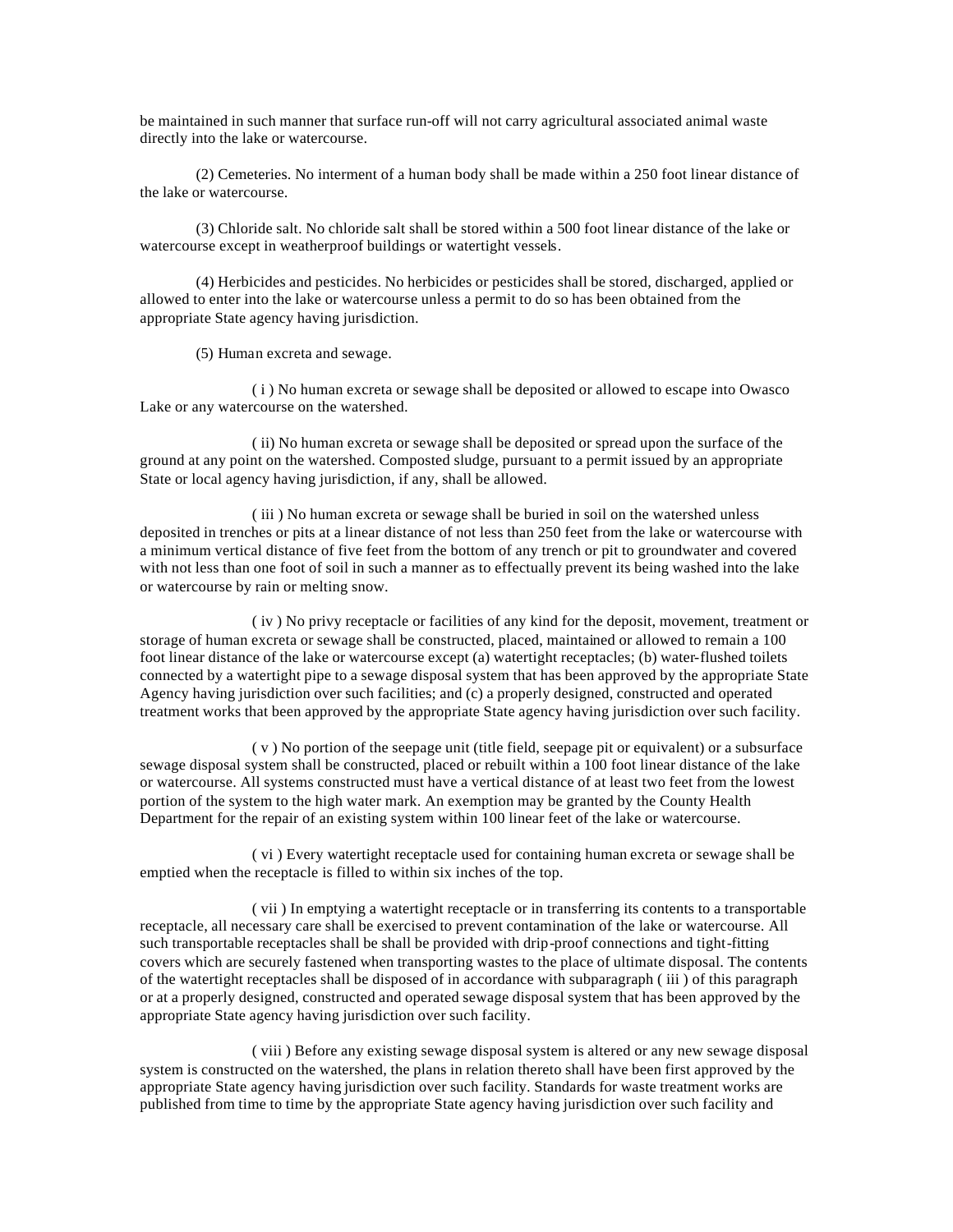subparagraph ( $v$ ) of this paragraph shall comprise the criteria to approve any proposed disposal system.

( ix ) When an existing subsurface sewage disposal system fails, the entire system must be inspected and the site thoroughly evaluated in a manner acceptable to the appropriate State or county health agency having jurisdiction over such facility, prior to modifications or alterations to the existing system.

( x ) No sewage or polluted liquid of any kind shall be discharged or allowed to flow beneath the surface of the ground on the watershed except into watertight pipes connected to a sewage disposal system or holding tank approved in accordance with subparagraph ( iv ) of this paragraph.

( xi ) In-house composting facilities of the type that make use of human excreta \*, washwaters and sink wastes will be acceptable provided that properly designed systems for the disposal of gray water are included within the plans for their constructions and are approved by the appropriate State or county health agency having jurisdiction over such facilities.

(6) Junkyards. No junkyard shall be permitted within a 100 foot linear distance of the lake or watercourse.

(7) Manure. Manure shall not be field spread within 75 feet of the lake or watercourse unless it is plowed underground on the same day it is spread.

(8) Radioactive material. No radioactive material of any quantity shall be buried or in any other manner disposed of within the Owasco Lake Watershed.

(9) Refuse. No refuse shall be deposited on or beneath the surface of ground within a 250 foot linear distance of the lake or watercourse.

(10) Refuse disposal area. No new refuse disposal areas shall be located within 500 feet of the lake or watercourse. All refuse disposal areas on the watershed shall comply with the regulations governing their operation as outlined by Part 360 of Title 6 of the Official Compilation of Codes, Rules and regulations of the State of New York.

### \*So in original.

(11) Structures. No hut, tent, shelter, or building of any kind, except a waterworks structure, shall be permitted on the water or ice within 500 feet of any water supply intake by either the City of Auburn or the Town of Owasco.

(12) Toxic Substances. No container used for the storage of toxic substances shall be buried beneath the surface of the ground within a 500 foot linear distance of the lake or watercourse, except as otherwise permitted by the provisions of subparagraph  $(x)$  of Paragraph  $(5)$  of this subdivision.

(13) Other wastes. No pollutant of any kind shall be discharged, deposited, or allowed to flow into the lake or watercourse or on or beneath the surface of the ground or watershed within 500 feet of the lake or atercourse, except as otherwise permitted by the provisions of subparagraph  $(x)$  of paragraph  $(5)$  of this subdivision. This restriction shall not apply to the effluent from a treatment works installed in accordance with plans which have been first submitted to and approved by the appropriate State agency having jurisdiction over such as facilities.

(e) Inspection. The Mayor and Council of Auburn and the town board of the town of Owasco or any person or persons charged with the maintenance or supervision of the public water supply system shall by its officers or their duly appointed representative make regular and thorough inspections of the reservoir, watercourses and watershed to ascertain compliance with the rules and regulations set forth in this section. It shall be the further duty of the aforesaid local governments to promptly notify the State Commissioner of Health of such violations. The aforesaid local governments shall report to the State Commissioner of